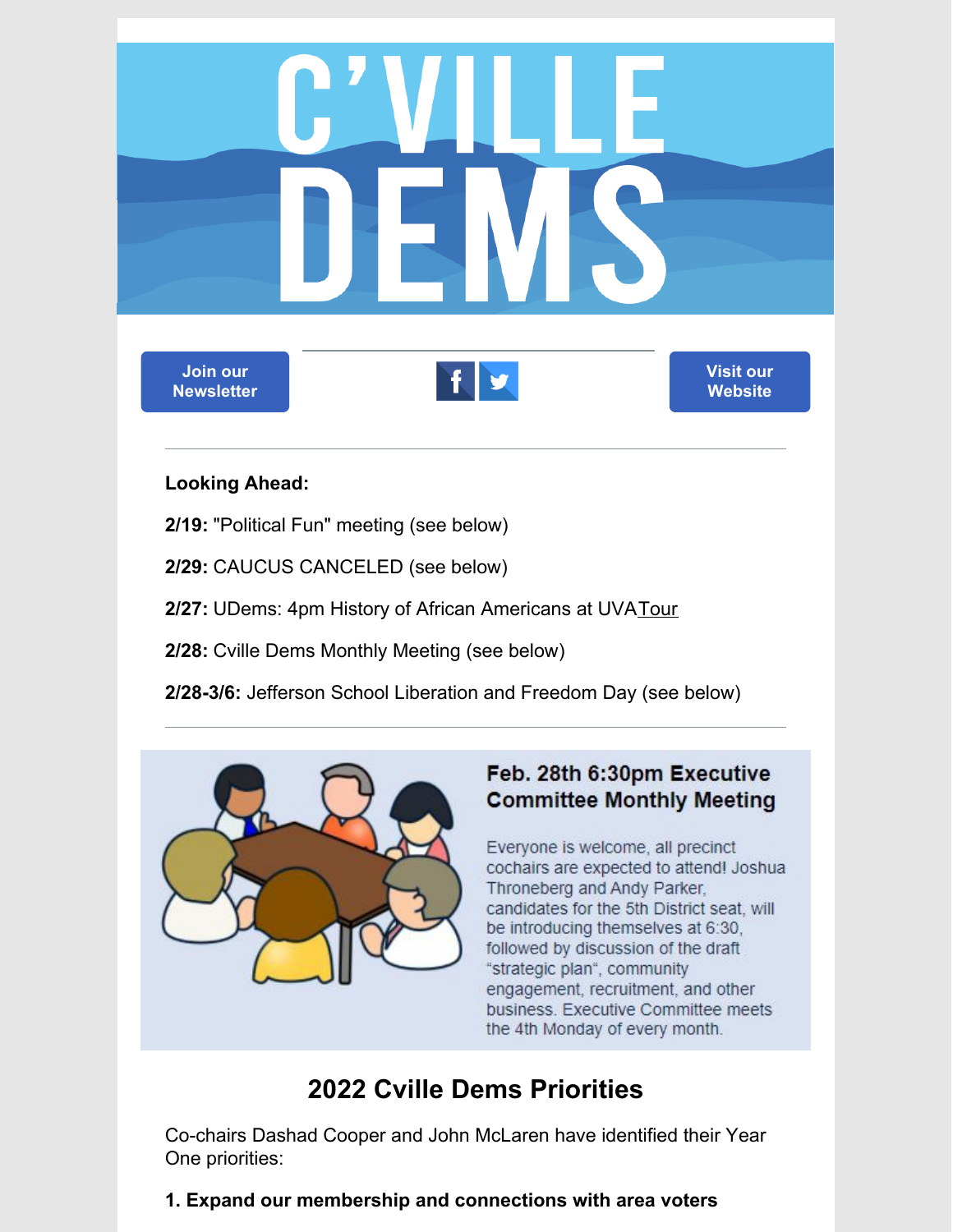We'll continue and expand on initiatives introduced under Sharon and Bekah's leadership:

- **Creative voter registration drives** (including mailing postcards to newly-registered voters).
- **Expanding community engagement** with local nonprofits. Our four collection drives last year, most recently for Piedmont Housing Alliance, could be a model for further projects like a Rivanna River cleanup, organized assistance to local nonprofits like The Haven and local food banks, etc. All of these can be well-publicized events that send the message that Cville Dems are an integral part of the community, not strangers who only ask for votes at election time.
- **Increased cooperation** with the UVA Dems and Albemarle Dems, perhaps also exploring with Rural GroundGame ways our laborand human-capital-rich urban party could help build the party in outlying areas.

#### **2. Get our fundraising back on track**

**We need to raise modest sums**to fund our modest expenses (e.g. contribute to local candidate campaigns, pay a handful of summer interns, honorary scholarships to two worthy CHS students). We probably won't see another pasta supper for a while (thanks Covid!), so we need creative ideas for another EVENT or other ways to fund our modest activities (e.g. someone suggested encouraging people to make small monthly donations rather than just annual ones).

### **Updates from The Charlottesville Democratic Committee**



## **Liberation and Freedom Day Community Initiative**

The Jefferson School African American Heritage Center is [celebrating](https://jeffschoolheritagecenter.org/events/liberation-and-freedom-days/) Liberation and Freedom Day with several events. One, a "Reparations Fun Run/Walk", will raise money for six community organizations; Cville Dems enthusiastically supports this and will act as a [Fundraiser](https://runsignup.com/Race/Donate/106316/BecomeFundraiser) (details to follow).

**Why must we all come together to mobilize voters? Because of the unbelievably extreme Republican s\*\*t we're dealing**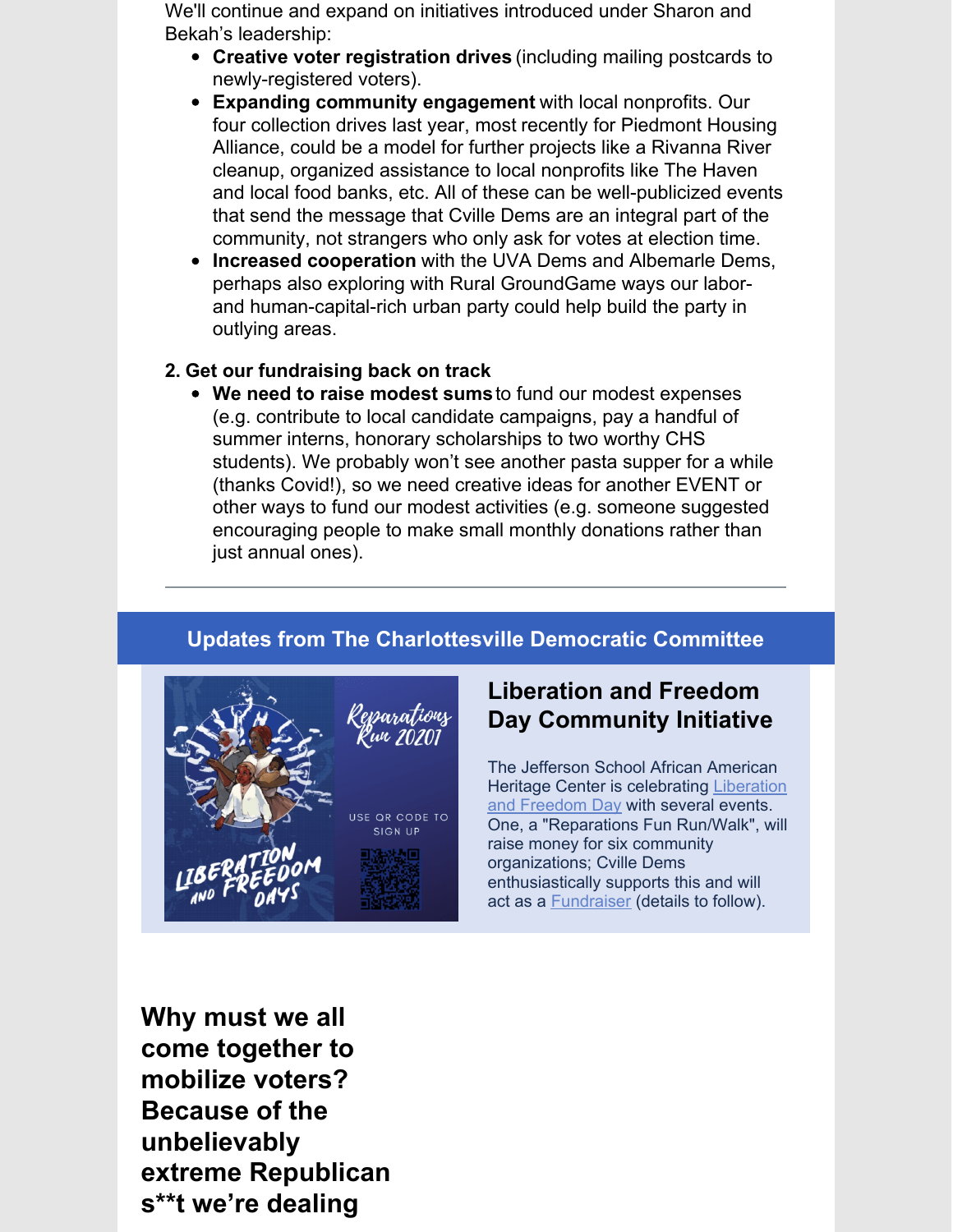**with!**



# **Open Positions**

We still have important [appointed](https://cvilledems.org/volunteer-opportunities/open-positions) positions and [committee](https://cvilledems.org/volunteer-opportunities/committees-that-need-members) positions that need your talents; they're great ways to get involved and contribute to turn Virginia blue again:

- **Campaign Liaison** a fun and interesting role; you get to be on the front lines of multiple campaigns, learning who's running and what they stand for.
- **Albemarle County Dems Liaison** attend the monthly Albemarle Dems meeting to keep them posted about our activities and also report back to us about their activities.
- **Breakfast/Events Chair** work with the co-chairs to plan and schedule monthly programs.
- **Voter Registration Committee** A great team of volunteers has been doing in-person voter registration and phone/email follow-up and it's working: they've signed up over 730 new local voters who went on to cast ballots!
- **Voter Protection Committee** If you care about protecting American democracy and aren't intimidated by the technical details and legalese, this committee needs your talents!
- **Fundraising Committee** Nancy Damon is reactivating it and needs group input on brainstorming some ideas.
- **Communications Committee** We need help keeping our social media feeds (especially Facebook) timely and engaging!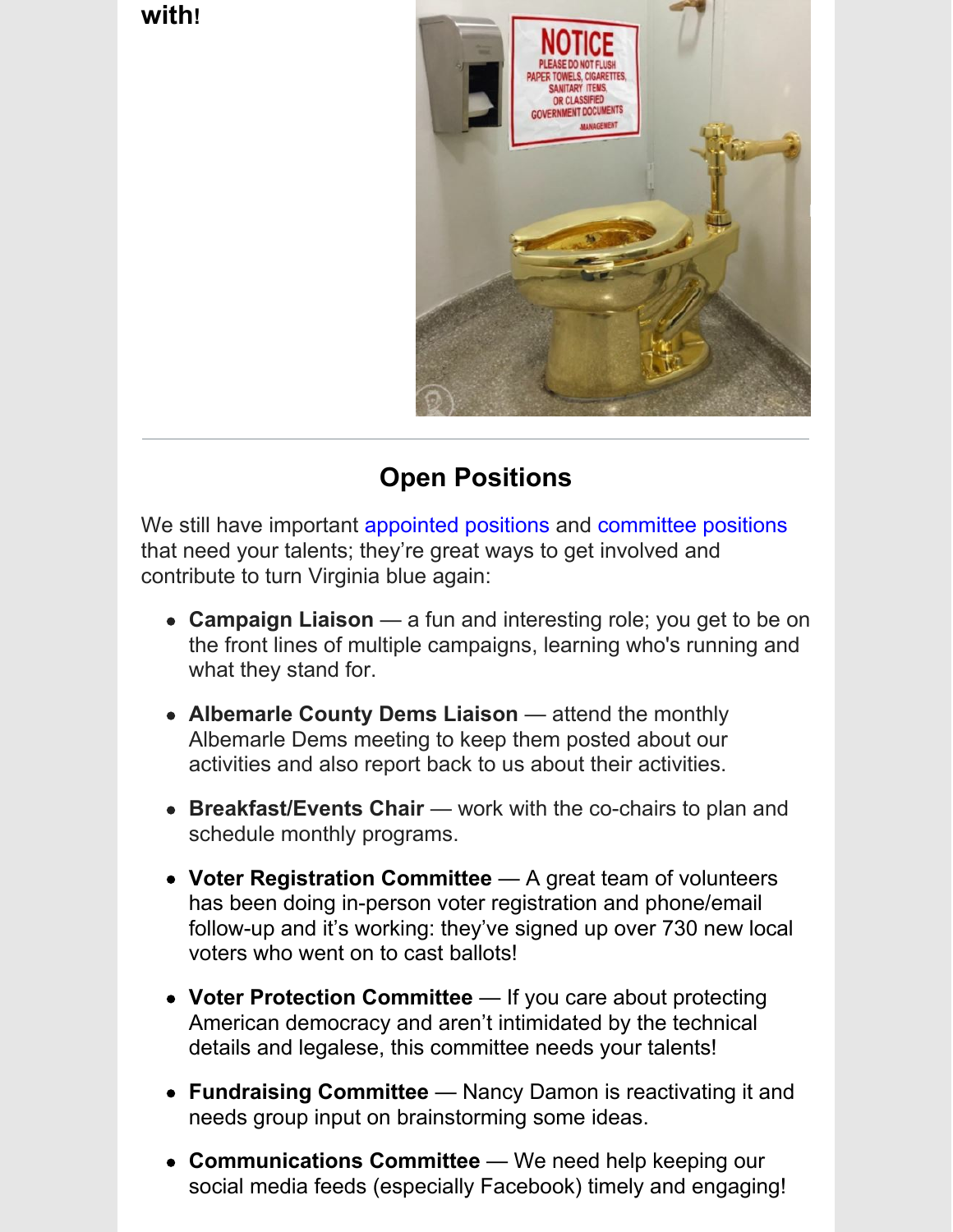Full details and contact info for people eager to answer any questions are on our [website;](https://cvilledems.org/volunteer-opportunities) please pitch in to help us turn things around!

# **Political Fun in the Spring/Summer Sun**

If you're creative and/or an extrovert, our new "Political Fun" group may be for you! Enjoy public outreach activities like tabling with John Lewis or RBG cutouts, being part of a Cville Dem flash mob… all kinds of fun to be had. The core of our group, the intrepid voter registration crew, has been super successful (see photos!) and we want to expand on their good work. Our next (Zoom) meeting, to kick around some ideas, is this Saturday at 1pm; come see what we're up to! RSVP or send any questions to [communications@cvilledems.org](mailto:communications@cvilledems.org.)



# **Report: Feb. 5th "Coffee Break" with Del. Sally Hudson and Sen. Creigh Deeds**

Both legislators noted that although the Dem-controlled Senate has stopped various bits of bad legislation, it won't be able to block all Gov. Youngkin's appointments [Ed.-- as they predicted, the Senate later did block Andrew Wheeler from becoming Secretary of Natural Resources]. For example, the Senate can stop any anti-abortion bill, but Youngkin's appointees can use regulations to choke abortion access. Del. Hudson noted that the school funding bill that Charlottesville and other communities need was killed in committee by Republicans, but given its broad bipartisan support, she thinks there's a chance it could still pass after the Senate bill makes its way to the House.

Speaking of Youngkin, our [Twitter](https://twitter.com/CvilleDems/) feed asked: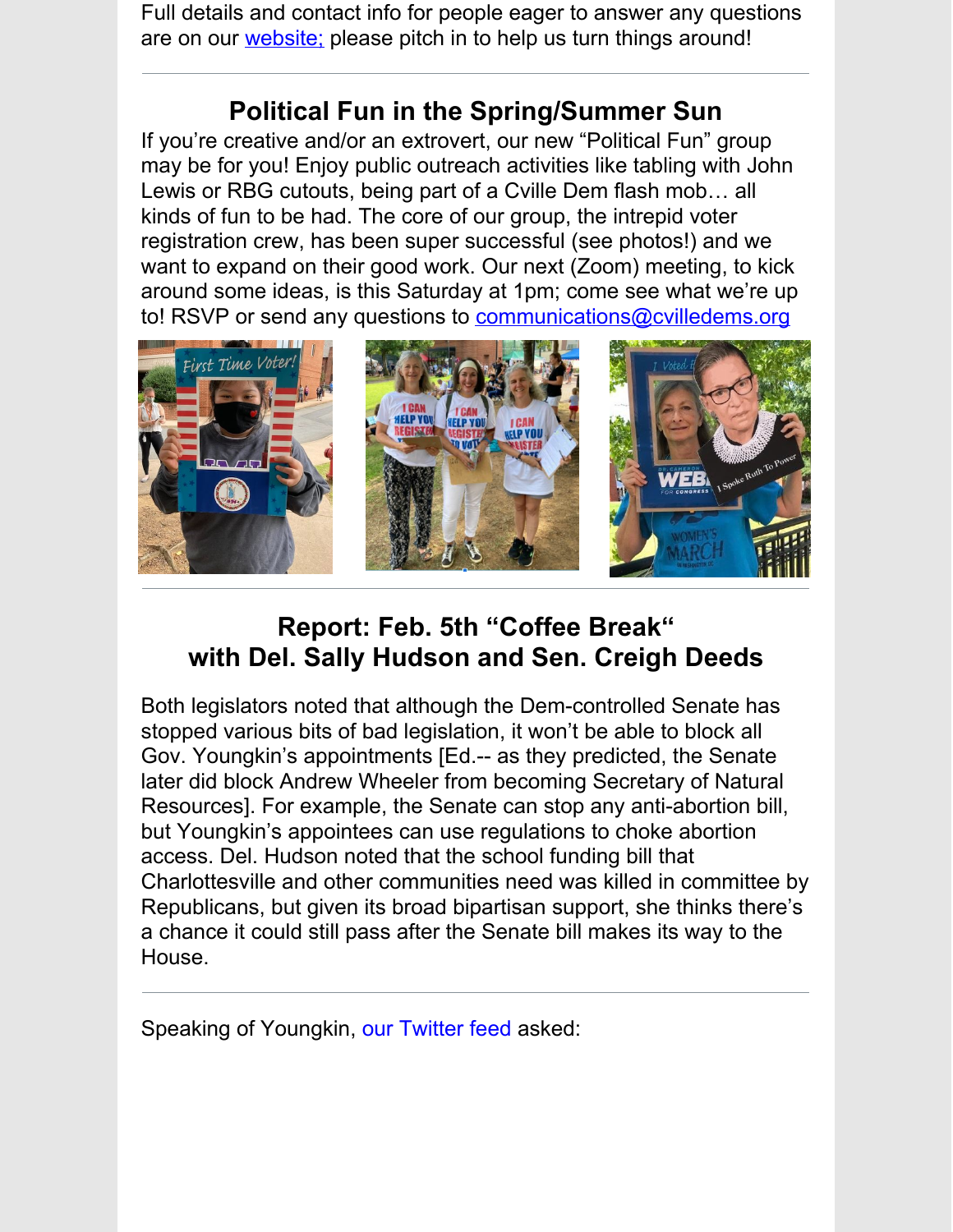

#### Charlottesville Dems @CvilleDems · Feb 6

What image expresses the initial weeks of the Youngkin administration? Please post here:



Please point us to other humorous things we might share in upcoming issues: [communications@cvilledems.org](mailto:communications@cvilledems.org)

## **Delegates Chosen to 5th District Convention**

Enough Dems signed up to be delegates to the 5th Congressional District Convention on March 5th: thanks to all who signed up or offered to! The previously announced 2/19 Caucus is therefore canceled.

### **Preaching BEYOND the Choir**

(share with others why electing Dems makes a difference!)

VA House Republicans just voted down 10 floor amendments to Governor Youngkin's so-called ["](https://click.ngpvan.com/k/41826139/3305)anti-CRT" [legislation](https://click.ngpvan.com/k/41826139/3305) that would have protected the teaching of major historical events like the Three-Fifths Compromise (which declared that enslaved Americans would only count as three-fifths of a person), the history of Jim Crow, the landmark Obergefell v. Hodges case that legally recognized marriage equality, and School Integration. Video and more on the VA Dems [Twitter](https://twitter.com/CvilleDems) feed.